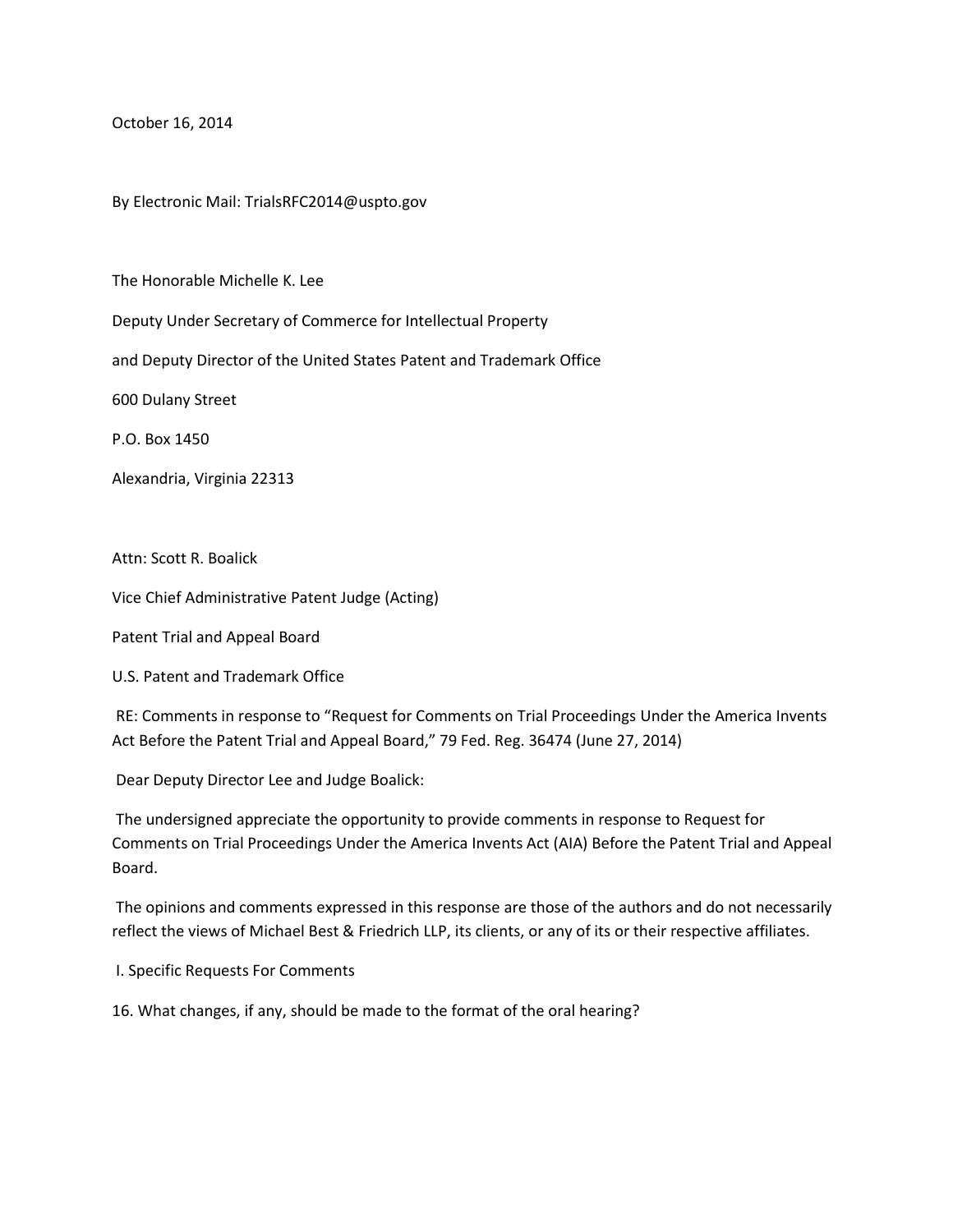Our experience at oral hearings is that the technology currently being used is inadequate to participate in hearings from remote locations. Technology glitches during the oral hearings have disrupted the process. The most effective solution to avoid technology glitches would be for the members of the panel to participate in person at the hearings, which would also facilitate a more efficient exchange of information between the panel and the parties' advocates. Requiring in-person attendance at all hearings is, however, not the most convenient or cost effective solution. An alternative to in-person participation is for the members of the panel to travel to the nearest satellite office of the USPTO where more sophisticated video equipment and on-site technical assistance can be made available. Another alternative is to upgrade the technology resources available to the Board and panel members at remote locations.

Another improvement would be to open the hearing room at least 30 minutes before the scheduled time to allow the parties to settle in and to connect any equipment to be used during the hearing.

17. What other changes can and should be made in AIA trial proceedings? For example, should changes be made to the Board's approach to instituting petitions, page limits, or request for rehearing practice?

The Board should simplify the process for entering protective orders. For example, the Board could adopt the approach used by the United States District Court for the Northern District of Illinois in patent case. Under the Local Patent Rules of the Northern District of Illinois, the default protective order is entered automatically, and the parties can file a motion (disputed or uncontested) to modify the default protective order. In AIA trials, the Board could enter the default protective order provided in the Office Patent Trial Practice Guide, 74 F.R. 48756 (Aug. 16, 2012), as a matter of course when it enters the notice according a filing date to the petition. If the parties wish to modify the default protective order, they can request authorization from the Board to file a motion to amend the default protective order.

The Board should provide standard guidance concerning demonstrative exhibits at the oral hearing. This standard guidance should supplement, consolidate, clarify, and supersede the guidance provided in CBS Interactive Inc. v. Helferich Patent Licensing, LLC, IPR2013-00033, Paper 118 (PTAB Oct. 23, 2013) and St. Jude Medical, Cardiology Division, Inc. v. The Bd. of Regents of the Univ. of Michigan, IPR2013-00041, Paper 65 (PTAB Jan. 27, 2014). For example, the Board should permit demonstrative exhibits that might be argumentative as long as the arguments and the facts referenced in the demonstrative exhibit include a precise citation to the record.

## II. Issues Raised During Roundtables by the Board in 2014

1. Should the Scheduling Order mandate settlement discussions?

The Scheduling Order should not mandate settlement discussions. A blanket requirement frequently requires parties to spend time confirming what they already know, namely, that the AIA proceeding is the most expeditious way of resolving the parties' dispute. Keeping the AIA process on track is the most effective way to force the parties to assess settlement and engage in settlement discussions if they are likely to prove fruitful.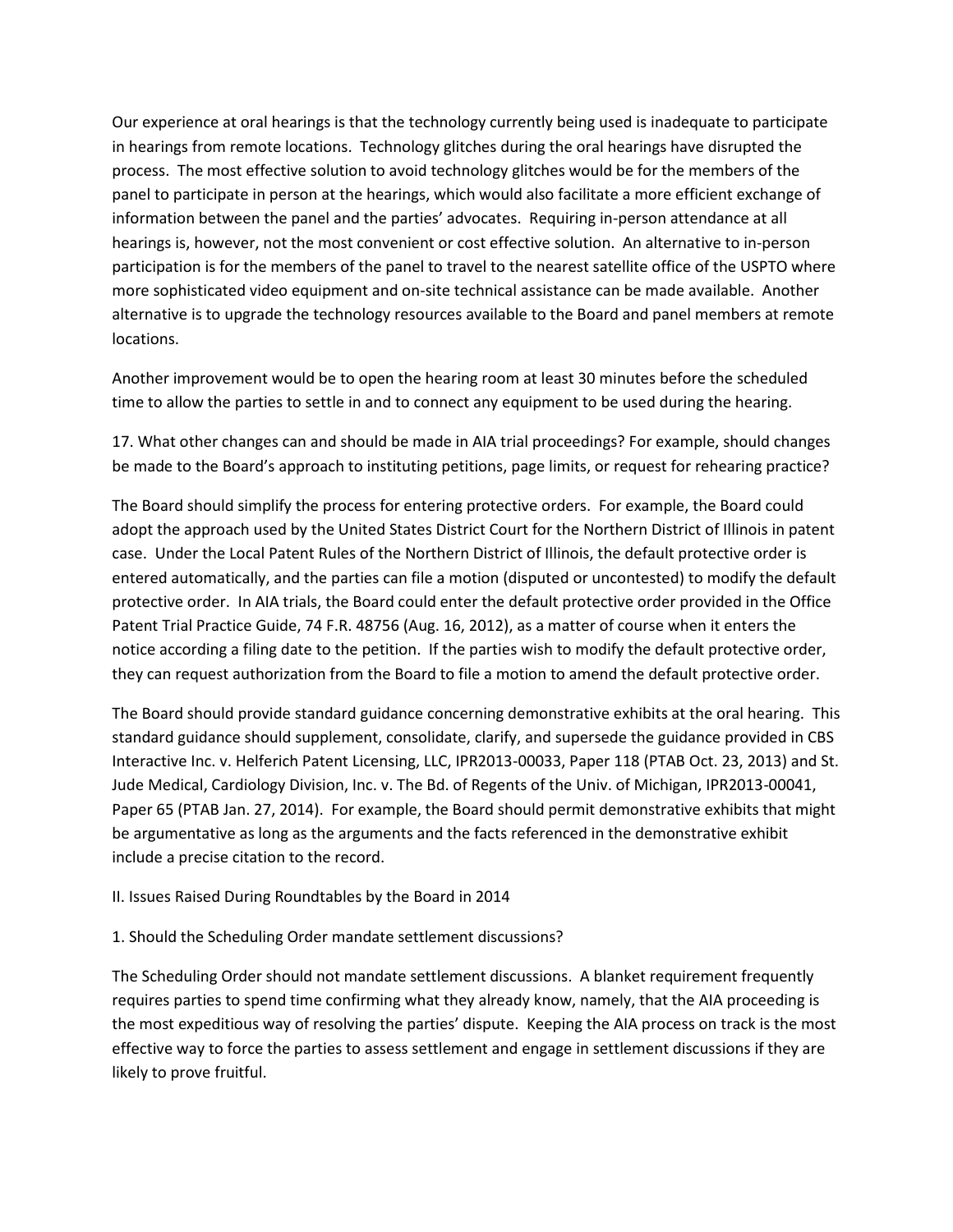## 2. Should the Board issue more precedential opinions?

The Board should issue more precedential opinions. This provides more certainty and a better framework for both parties to follow, especially with regards to issues such as claim construction, motions to amend, and discovery.

## 3. In what ways can the PRPS filing system be enhanced?

The search capabilities could be improved to allow searching based on the names of the parties, patent number, art unit, and status of proceedings.

The user interface can be improved to provide more information to the public. For example, the public should be able to obtain summary information such as the counsel representing the parties, the claims challenged in the petition, the claims upon which trial was instituted, the members of the panel, and similar information without having to download documents to compile the information.

The system should permit users to download multiple documents at a time.

Another feature that would be invaluable is to include a link to the documents in the electronic notices transmitted by electronic mail to the parties.

The PRPS system should also provide a public Representational State Transfer (REST) API that can be used to retrieve information automatically. For example, the REST API could provide for the ability to embed links in the citation to documents in the record.

Given the ubiquity of mobile devices, the PRPS system should provide a mobile-friendly interface.

4. Should the Board publish more statistics?

The Board should offer as many statistics as possible, so as to be transparent and provide guidance to all parties involved or to all parties that are considering becoming involved with the Board through AIA trials. Alternatively, the Board should make available to the public the raw data in an easily downloadable format that can be used to compute statistics.

Respectfully submitted, Gilberto E. Espinoza geespinoza@michaelbest.com Marshall J. Schmitt mjschmitt@michaelbest.com Michael Best & Friedrich LLP